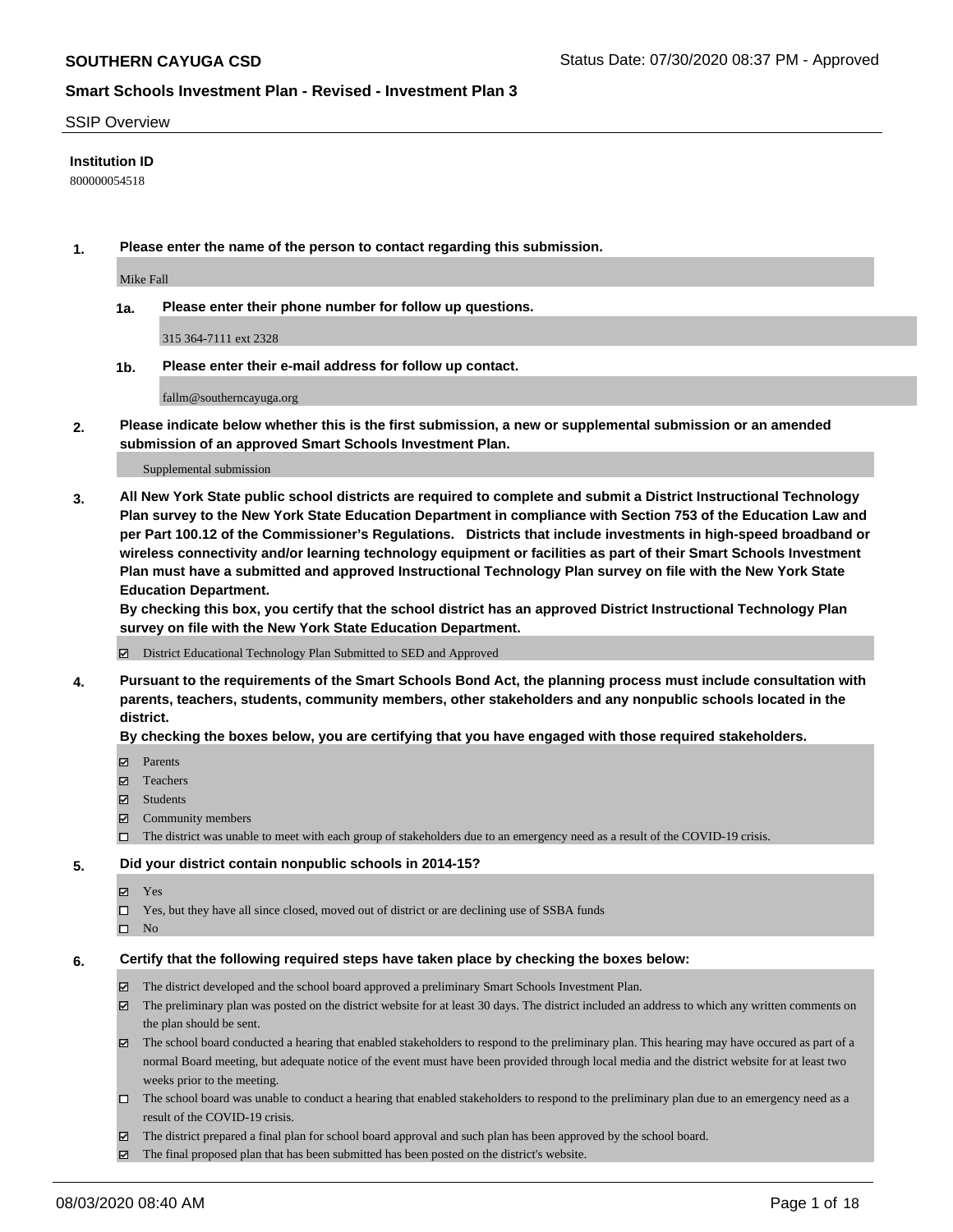SSIP Overview

**6a. Please upload the proposed Smart Schools Investment Plan (SSIP) that was posted on the district's website, along with any supporting materials. Note that this should be different than your recently submitted Educational Technology Survey. The Final SSIP, as approved by the School Board, should also be posted on the website and remain there during the course of the projects contained therein.**

SSBA Investment Plan 3.pdf

**6b. Enter the webpage address where the final Smart Schools Investment Plan is posted. The Plan should remain posted for the life of the included projects.**

http://www.southerncayuga.org/894

**7. Please enter an estimate of the total number of students and staff that will benefit from this Smart Schools Investment Plan based on the cumulative projects submitted to date.**

860

**8. An LEA/School District may partner with one or more other LEA/School Districts to form a consortium to pool Smart Schools Bond Act funds for a project that meets all other Smart School Bond Act requirements. Each school district participating in the consortium will need to file an approved Smart Schools Investment Plan for the project and submit a signed Memorandum of Understanding that sets forth the details of the consortium including the roles of each respective district.**

 $\Box$  The district plans to participate in a consortium to partner with other school district(s) to implement a Smart Schools project.

### **9. Please enter the name and 6-digit SED Code for each LEA/School District participating in the Consortium.**

| Partner LEA/District | <b>ISED BEDS Code</b> |
|----------------------|-----------------------|
| (No Response)        | (No Response)         |

### **10. Please upload a signed Memorandum of Understanding with all of the participating Consortium partners.**

(No Response)

**11. Your district's Smart Schools Bond Act Allocation is:**

\$795,165

### **12. Final 2014-15 BEDS Enrollment to calculate Nonpublic Sharing Requirement**

|            | Public Enrollment | Nonpublic Enrollment | Total Enrollment | Nonpublic Percentage |
|------------|-------------------|----------------------|------------------|----------------------|
| Enrollment | 638               | 20                   | 658.00           | 3.04                 |

**13. This table compares each category budget total, as entered in that category's page, to the total expenditures listed in the category's expenditure table. Any discrepancies between the two must be resolved before submission.**

|                                          | Sub-Allocations | <b>Expenditure Totals</b> | <b>Difference</b> |
|------------------------------------------|-----------------|---------------------------|-------------------|
| <b>School Connectivity</b>               | 0.00            | 0.00                      | 0.00              |
| Connectivity Projects for<br>Communities | 0.00            | 0.00                      | 0.00              |
| Classroom Technology                     | 105,200.00      | 105,200.00                | 0.00              |
| Pre-Kindergarten Classrooms              | 0.00            | 0.00                      | 0.00              |
| Replace Transportable<br>Classrooms      | 0.00            | 0.00                      | 0.00              |
| High-Tech Security Features              | 71,000.00       | 71,000.00                 | 0.00              |
| Nonpublic Loan                           | 0.00            | 0.00                      | 0.00              |
| Totals:                                  |                 |                           |                   |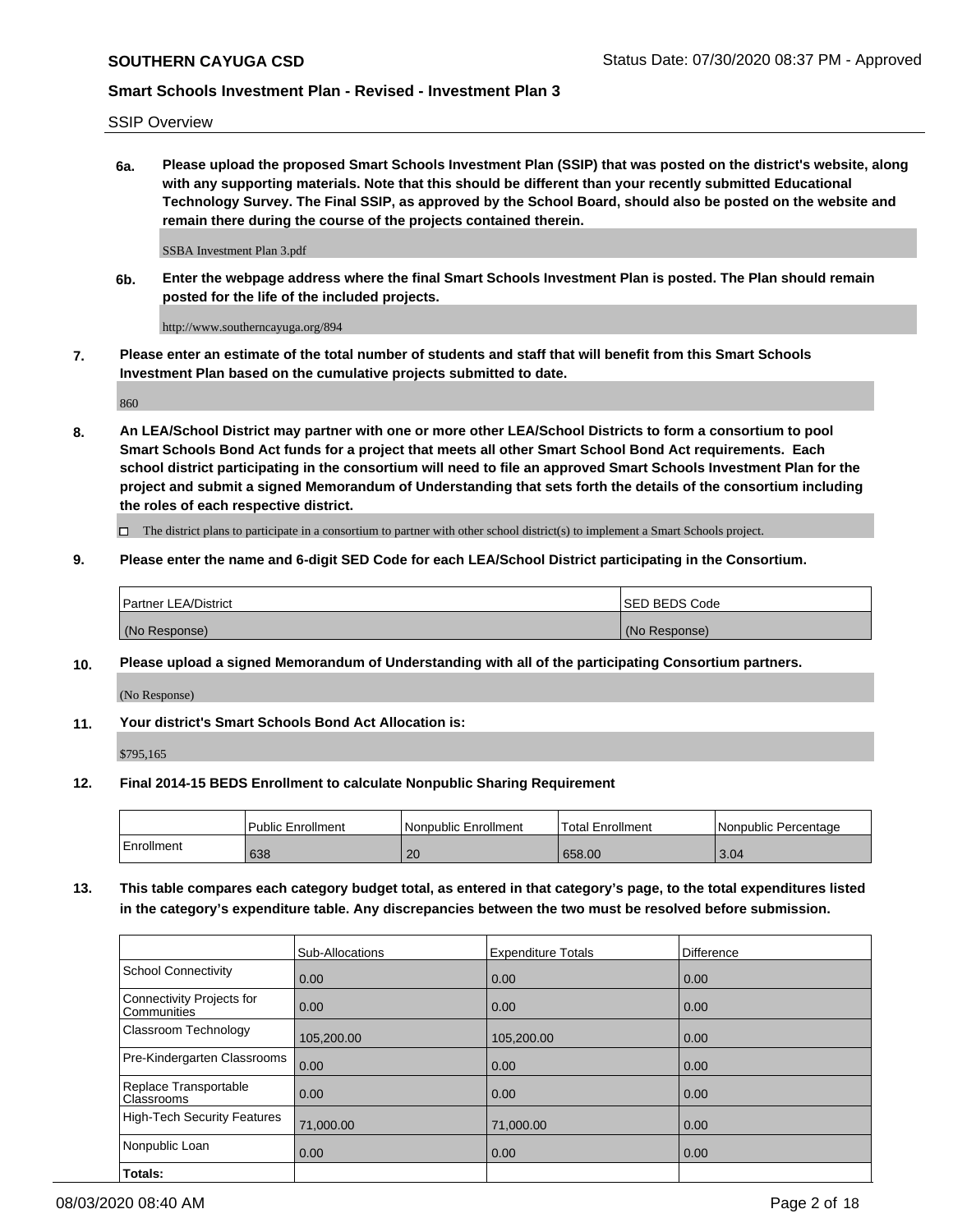SSIP Overview

| l Sub-Allocations | Totals<br>Expenditure | Difference |
|-------------------|-----------------------|------------|
| 176,200           | 176,200               | 0          |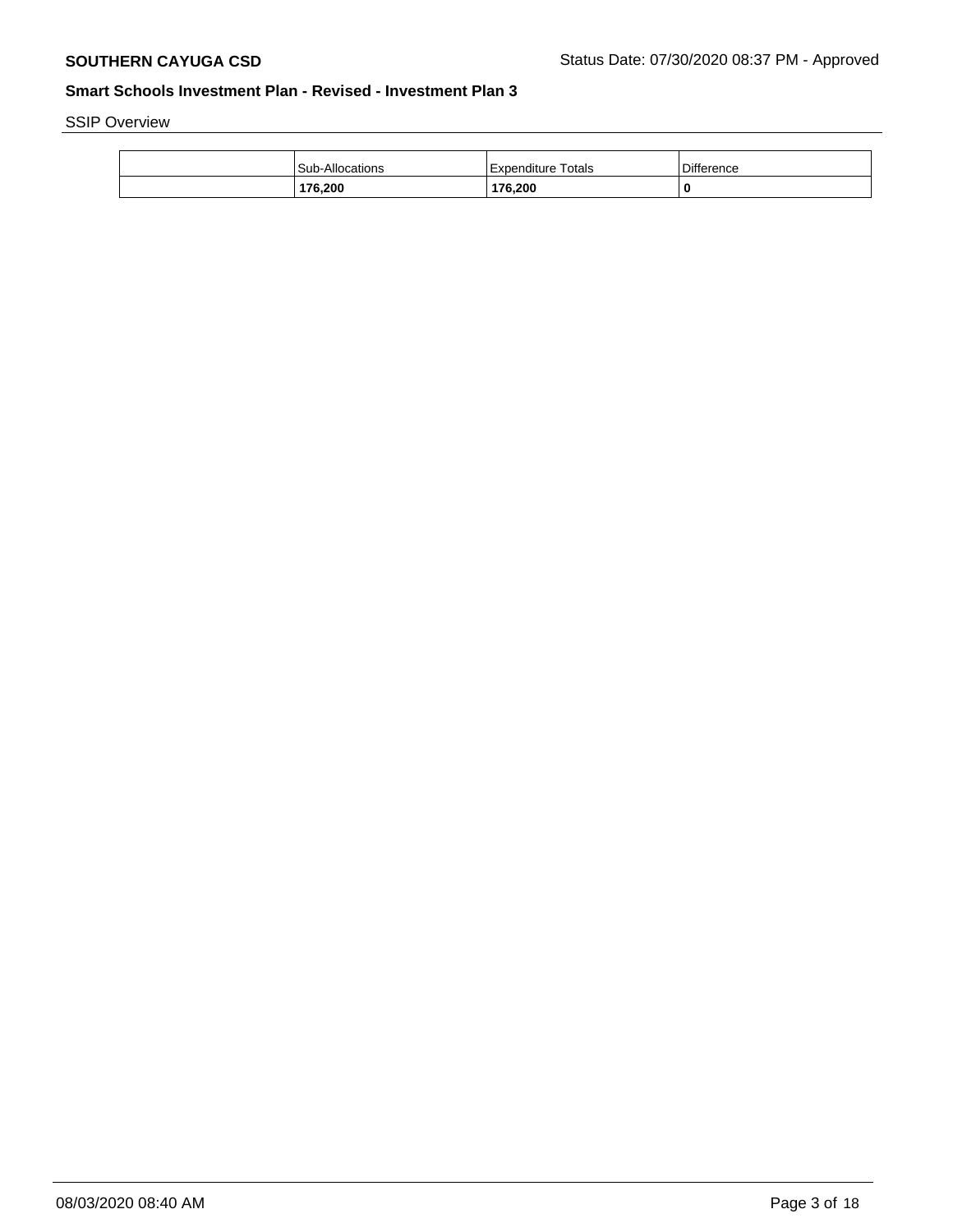School Connectivity

- **1. In order for students and faculty to receive the maximum benefit from the technology made available under the Smart Schools Bond Act, their school buildings must possess sufficient connectivity infrastructure to ensure that devices can be used during the school day. Smart Schools Investment Plans must demonstrate that:**
	- **• sufficient infrastructure that meets the Federal Communications Commission's 100 Mbps per 1,000 students standard currently exists in the buildings where new devices will be deployed, or**
	- **• is a planned use of a portion of Smart Schools Bond Act funds, or**
	- **• is under development through another funding source.**

**Smart Schools Bond Act funds used for technology infrastructure or classroom technology investments must increase the number of school buildings that meet or exceed the minimum speed standard of 100 Mbps per 1,000 students and staff within 12 months. This standard may be met on either a contracted 24/7 firm service or a "burstable" capability. If the standard is met under the burstable criteria, it must be:**

**1. Specifically codified in a service contract with a provider, and**

**2. Guaranteed to be available to all students and devices as needed, particularly during periods of high demand, such as computer-based testing (CBT) periods.**

**Please describe how your district already meets or is planning to meet this standard within 12 months of plan submission.**

(No Response)

**1a. If a district believes that it will be impossible to meet this standard within 12 months, it may apply for a waiver of this requirement, as described on the Smart Schools website. The waiver must be filed and approved by SED prior to submitting this survey.**

 $\Box$  By checking this box, you are certifying that the school district has an approved waiver of this requirement on file with the New York State Education Department.

**2. Connectivity Speed Calculator (Required). If the district currently meets the required speed, enter "Currently Met" in the last box: Expected Date When Required Speed Will be Met.**

|                  | l Number of     | Required Speed | Current Speed in | Expected Speed | Expected Date                           |
|------------------|-----------------|----------------|------------------|----------------|-----------------------------------------|
|                  | <b>Students</b> | In Mbps        | l Mbps           | to be Attained | When Required                           |
|                  |                 |                |                  |                | l Within 12 Months ISpeed Will be Met l |
| Calculated Speed | (No Response)   | 0.00           | (No Response)    | (No Response)  | (No Response)                           |

**3. Describe how you intend to use Smart Schools Bond Act funds for high-speed broadband and/or wireless connectivity projects in school buildings.**

(No Response)

**4. Describe the linkage between the district's District Instructional Technology Plan and how the proposed projects will improve teaching and learning. (There should be a link between your response to this question and your responses to Question 1 in Section IV - NYSED Initiatives Alignment: "Explain how the district use of instructional technology will serve as a part of a comprehensive and sustained effort to support rigorous academic standards attainment and performance improvement for students."** 

**Your answer should also align with your answers to the questions in Section II - Strategic Technology Planning and the associated Action Steps in Section III - Action Plan.)**

(No Response)

**5. If the district wishes to have students and staff access the Internet from wireless devices within the school building, or in close proximity to it, it must first ensure that it has a robust Wi-Fi network in place that has sufficient bandwidth to meet user demand.**

**Please describe how you have quantified this demand and how you plan to meet this demand.**

(No Response)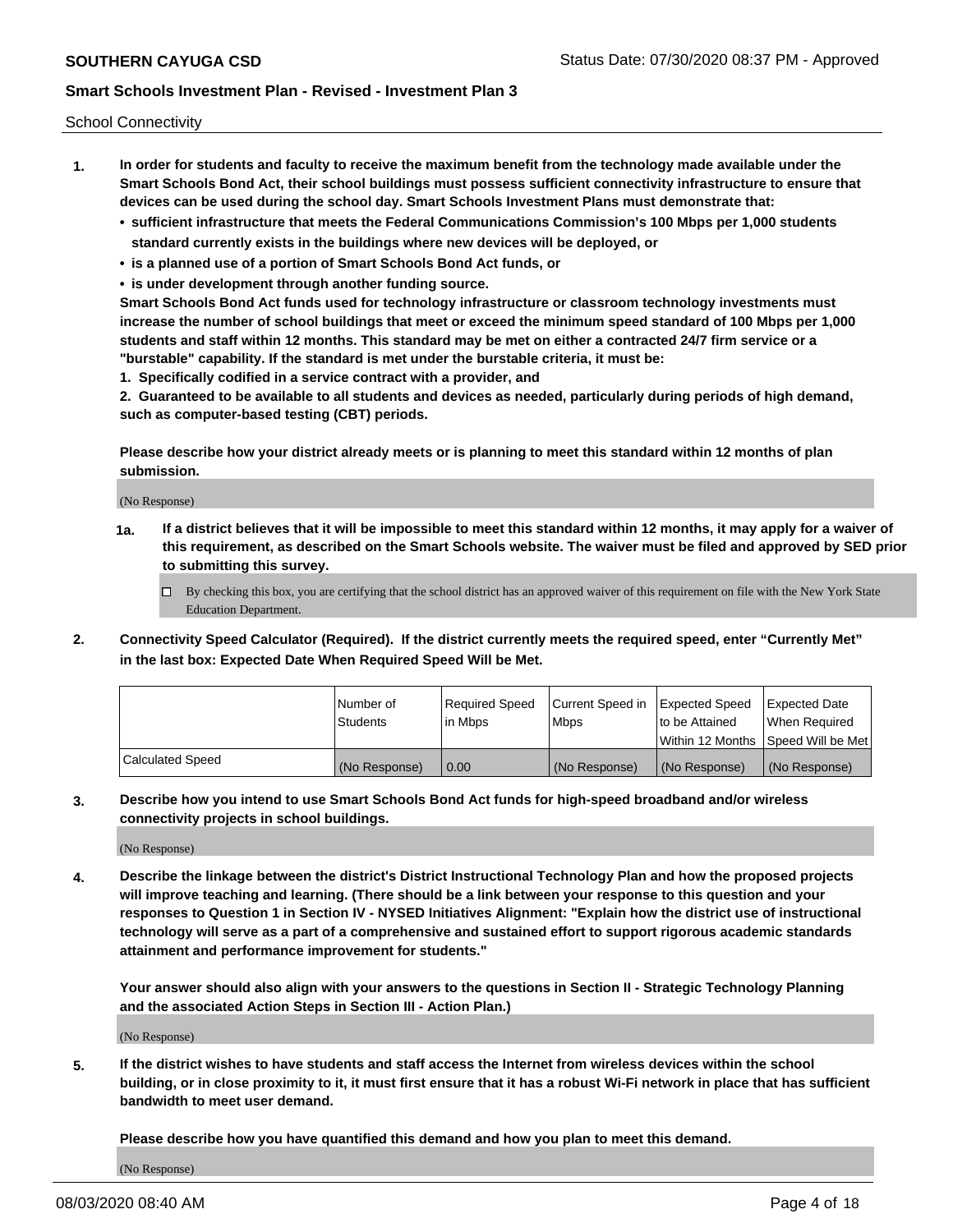School Connectivity

**6. Smart Schools plans with any expenditures in the School Connectivity category require a project number from the Office of Facilities Planning. Districts must submit an SSBA LOI and receive project numbers prior to submitting the SSIP. As indicated on the LOI, some projects may be eligible for a streamlined review and will not require a building permit.**

**Please indicate on a separate row each project number given to you by the Office of Facilities Planning.**

| Project Number |  |
|----------------|--|
| (No Response)  |  |

**7. Certain high-tech security and connectivity infrastructure projects may be eligible for an expedited review process as determined by the Office of Facilities Planning.**

**Was your project deemed eligible for streamlined review?**

Yes

**7a. Districts that choose the Streamlined Review Process will be required to certify that they have reviewed all installations with their licensed architect or engineer of record and provide that person's name and license number. The licensed professional must review the products and proposed method of installation prior to implementation and review the work during and after completion in order to affirm that the work was codecompliant, if requested.**

■ I certify that I have reviewed all installations with a licensed architect or engineer of record.

**8. Include the name and license number of the architect or engineer of record.**

| 'Name | License Number   |
|-------|------------------|
|       | (No<br>Response) |

**9. Public Expenditures – Loanable (Counts toward the nonpublic loan calculation)**

| Select the allowable expenditure type.      | <b>PUBLIC</b> Items to be | Quantity         | Cost Per Item      | <b>Total Cost</b> |
|---------------------------------------------|---------------------------|------------------|--------------------|-------------------|
| Repeat to add another item under each type. | l Purchased               |                  |                    |                   |
| (No Response)                               | (No Response)             | (No<br>Response) | l (No<br>Response) | $\overline{0.00}$ |
|                                             |                           | u                | 0.00               | υ                 |

#### **10. Public Expenditures – Non-Loanable (Does not count toward nonpublic loan calculation)**

| Select the allowable expenditure | <b>PUBLIC</b> Items to be purchased | Quantity      | Cost per Item | <b>Total Cost</b> |
|----------------------------------|-------------------------------------|---------------|---------------|-------------------|
| type.                            |                                     |               |               |                   |
| Repeat to add another item under |                                     |               |               |                   |
| each type.                       |                                     |               |               |                   |
| (No Response)                    | (No Response)                       | (No Response) | (No Response) | $\overline{0.00}$ |
|                                  |                                     |               | 0.00          |                   |

**11. Final 2014-15 BEDS Enrollment to calculate Nonpublic Sharing Requirement (no changes allowed.)**

|            | l Public Enrollment | l Nonpublic Enrollment | Total Enrollment | I Nonpublic Percentage |
|------------|---------------------|------------------------|------------------|------------------------|
| Enrollment | 638                 | 20                     | 658.00           | 3.04                   |

**12. Total Public Budget - Loanable (Counts toward the nonpublic loan calculation)**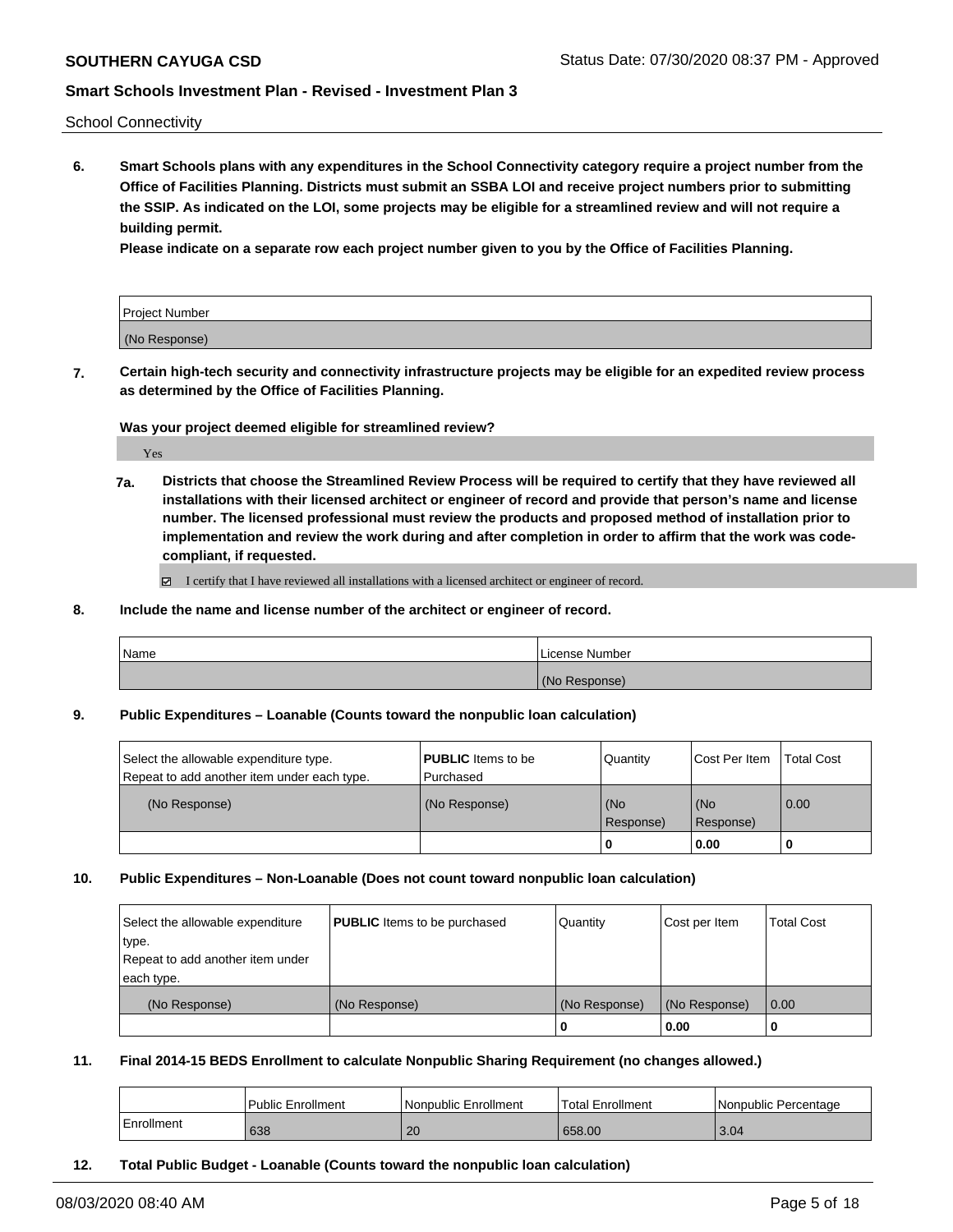School Connectivity

|                                                    | Public Allocations | <b>Estimated Nonpublic Loan</b><br>Amount | <b>Estimated Total Sub-Allocations</b> |
|----------------------------------------------------|--------------------|-------------------------------------------|----------------------------------------|
| Network/Access Costs                               | 0.00               | 0.00                                      | 0.00                                   |
| School Internal Connections and 0.00<br>Components |                    | 0.00                                      | 0.00                                   |
| Other                                              | 0.00               | 0.00                                      | 0.00                                   |
| Totals:                                            | 0.00               | 0                                         | u                                      |

# **13. Total Public Budget – Non-Loanable (Does not count toward the nonpublic loan calculation)**

|                                            | Sub-<br>Allocation |
|--------------------------------------------|--------------------|
| Network/Access Costs                       | 0.00               |
| <b>Outside Plant Costs</b>                 | 0.00               |
| School Internal Connections and Components | 0.00               |
| Professional Services                      | 0.00               |
| Testing                                    | 0.00               |
| <b>Other Upfront Costs</b>                 | 0.00               |
| <b>Other Costs</b>                         | 0.00               |
| Totals:                                    | 0.00               |

### **14. School Connectivity Totals**

|                          | Total Sub-Allocations |
|--------------------------|-----------------------|
| Total Loanable Items     | 0.00                  |
| Total Non-Ioanable Items | 0.00                  |
| <b>Totals:</b>           | 0                     |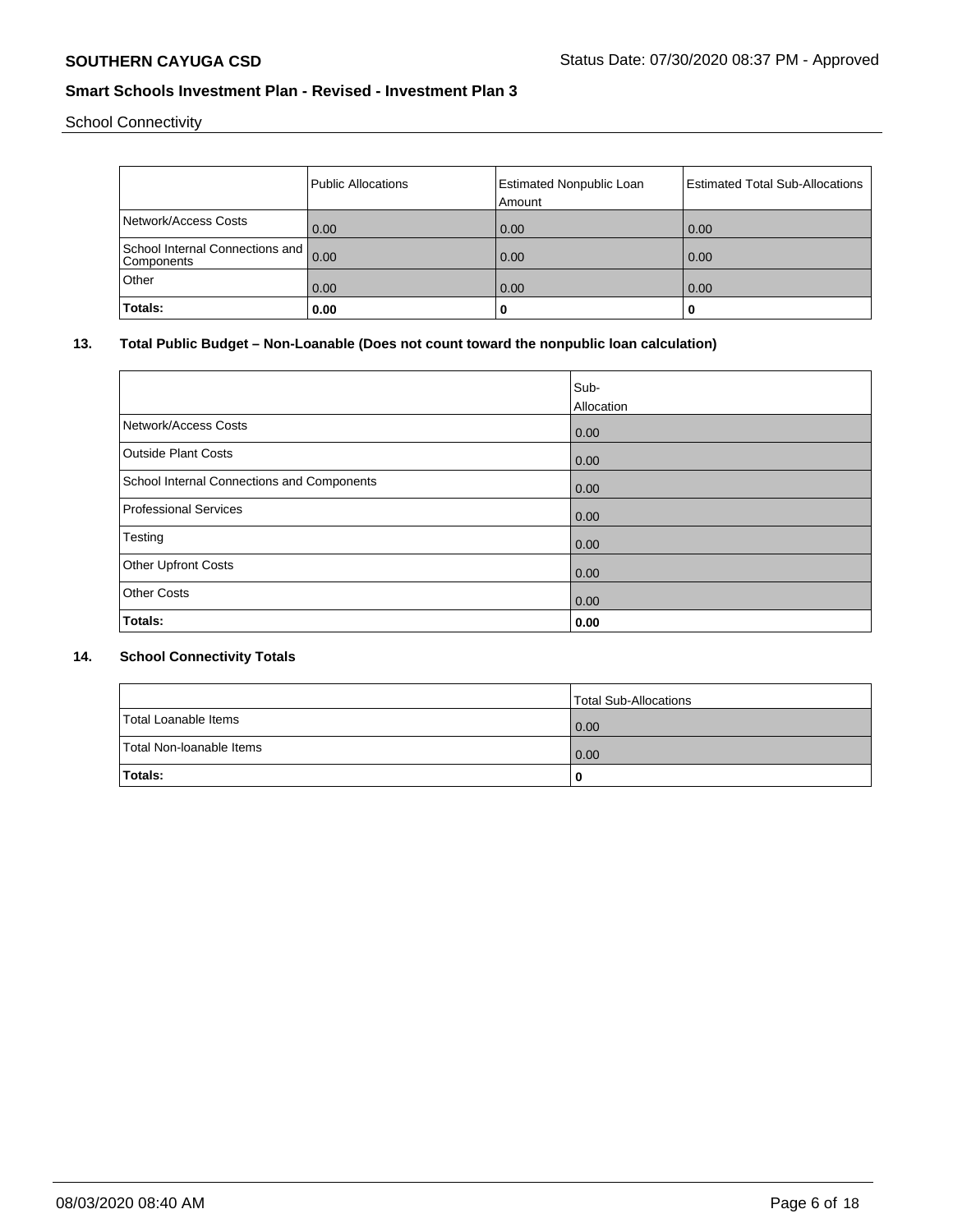Community Connectivity (Broadband and Wireless)

**1. Describe how you intend to use Smart Schools Bond Act funds for high-speed broadband and/or wireless connectivity projects in the community.**

(No Response)

**2. Please describe how the proposed project(s) will promote student achievement and increase student and/or staff access to the Internet in a manner that enhances student learning and/or instruction outside of the school day and/or school building.**

(No Response)

**3. Community connectivity projects must comply with all the necessary local building codes and regulations (building and related permits are not required prior to plan submission).**

 $\Box$  I certify that we will comply with all the necessary local building codes and regulations.

**4. Please describe the physical location of the proposed investment.**

(No Response)

**5. Please provide the initial list of partners participating in the Community Connectivity Broadband Project, along with their Federal Tax Identification (Employer Identification) number.**

| <b>Project Partners</b> | l Federal ID # |
|-------------------------|----------------|
| (No Response)           | (No Response)  |

**6. Please detail the type, quantity, per unit cost and total cost of the eligible items under each sub-category.**

| Select the allowable expenditure | Item to be purchased | Quantity      | Cost per Item | <b>Total Cost</b> |
|----------------------------------|----------------------|---------------|---------------|-------------------|
| type.                            |                      |               |               |                   |
| Repeat to add another item under |                      |               |               |                   |
| each type.                       |                      |               |               |                   |
| (No Response)                    | (No Response)        | (No Response) | (No Response) | 0.00              |
|                                  |                      | o             | 0.00          |                   |

**7. If you are submitting an allocation for Community Connectivity, complete this table.**

**Note that the calculated Total at the bottom of the table must equal the Total allocation for this category that you entered in the SSIP Overview overall budget.**

|                                    | Sub-Allocation |
|------------------------------------|----------------|
| Network/Access Costs               | (No Response)  |
| Outside Plant Costs                | (No Response)  |
| <b>Tower Costs</b>                 | (No Response)  |
| <b>Customer Premises Equipment</b> | (No Response)  |
| <b>Professional Services</b>       | (No Response)  |
| Testing                            | (No Response)  |
| <b>Other Upfront Costs</b>         | (No Response)  |
| <b>Other Costs</b>                 | (No Response)  |
| Totals:                            | 0.00           |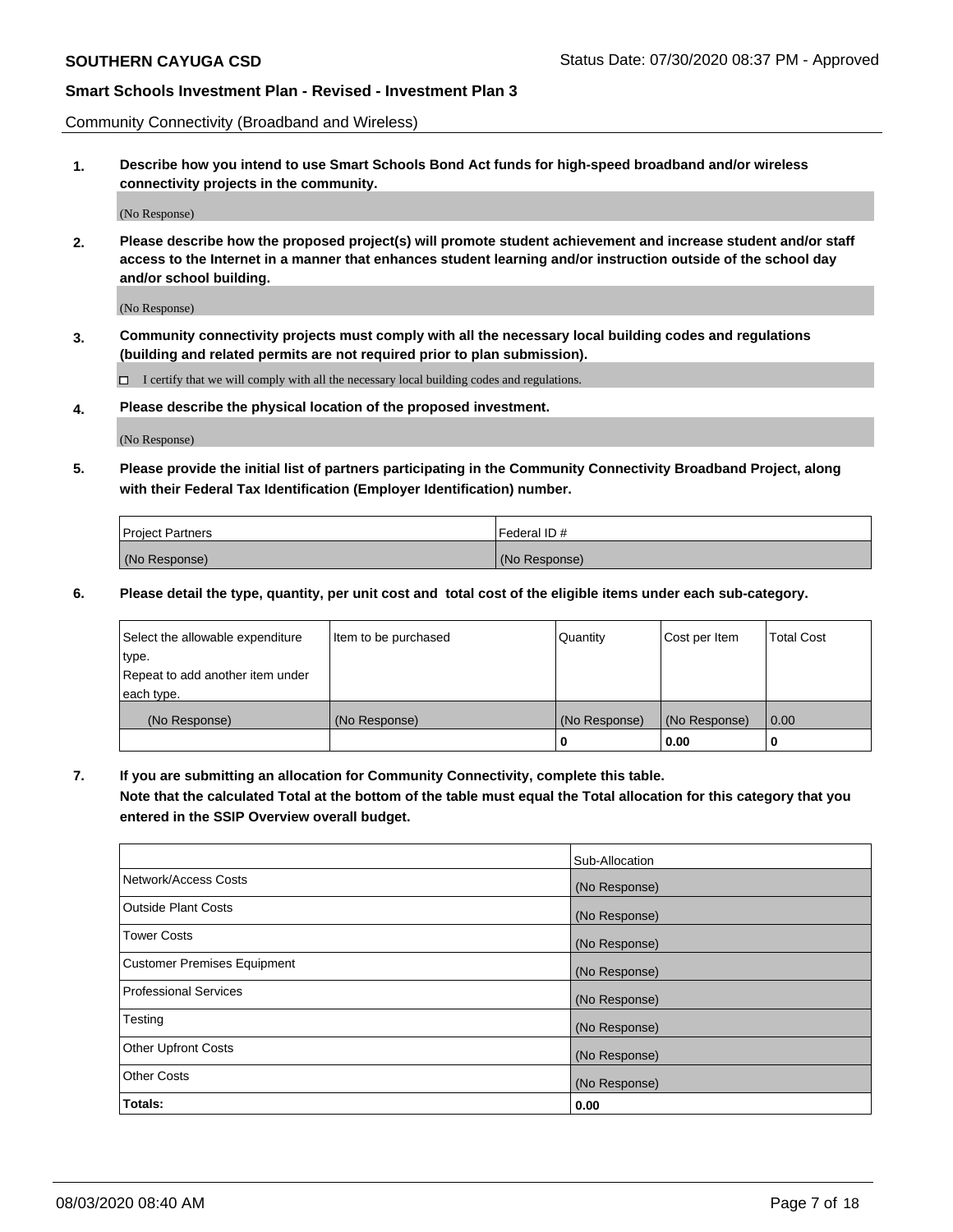### Classroom Learning Technology

**1. In order for students and faculty to receive the maximum benefit from the technology made available under the Smart Schools Bond Act, their school buildings must possess sufficient connectivity infrastructure to ensure that devices can be used during the school day. Smart Schools Investment Plans must demonstrate that sufficient infrastructure that meets the Federal Communications Commission's 100 Mbps per 1,000 students standard currently exists in the buildings where new devices will be deployed, or is a planned use of a portion of Smart Schools Bond Act funds, or is under development through another funding source. Smart Schools Bond Act funds used for technology infrastructure or classroom technology investments must increase the number of school buildings that meet or exceed the minimum speed standard of 100 Mbps per 1,000 students and staff within 12 months. This standard may be met on either a contracted 24/7 firm service or a "burstable" capability. If the standard is met under the burstable criteria, it must be:**

**1. Specifically codified in a service contract with a provider, and**

**2. Guaranteed to be available to all students and devices as needed, particularly during periods of high demand, such as computer-based testing (CBT) periods.**

**Please describe how your district already meets or is planning to meet this standard within 12 months of plan submission.**

SCCS currently subscribes to 100Mbps thereby exceeding the baseline Federal Communications Commission standards by 50Mbps. No waiver needed.

- **1a. If a district believes that it will be impossible to meet this standard within 12 months, it may apply for a waiver of this requirement, as described on the Smart Schools website. The waiver must be filed and approved by SED prior to submitting this survey.**
	- By checking this box, you are certifying that the school district has an approved waiver of this requirement on file with the New York State Education Department.
- **2. Connectivity Speed Calculator (Required). If the district currently meets the required speed, enter "Currently Met" in the last box: Expected Date When Required Speed Will be Met.**

|                         | l Number of<br>Students | Required Speed<br>l in Mbps | Current Speed in Expected Speed<br><b>Mbps</b> | to be Attained | Expected Date<br>When Required<br>Within 12 Months 1Speed Will be Met1 |
|-------------------------|-------------------------|-----------------------------|------------------------------------------------|----------------|------------------------------------------------------------------------|
| <b>Calculated Speed</b> | 730                     | 73.00                       | 100                                            | 100            | met                                                                    |

**3. If the district wishes to have students and staff access the Internet from wireless devices within the school building, or in close proximity to it, it must first ensure that it has a robust Wi-Fi network in place that has sufficient bandwidth to meet user demand.**

**Please describe how you have quantified this demand and how you plan to meet this demand.**

SCCS has aligned their wireless infrastructure with Meraki cloud-based controller services. The service includes the ability to extract data to determine coverage as well as throughput thresholds. Performance monitoring is provided using a GPS based Access point locater with heat maps that provide a visible coverage radius. Real-time statistical reporting is available by access point or the wireless network as a whole. Additionally, District IT personnel work with Meraki engineers, on an ongoing basis, to ensure maximum coverage and capacity remain optimal.

**4. All New York State public school districts are required to complete and submit an Instructional Technology Plan survey to the New York State Education Department in compliance with Section 753 of the Education Law and per Part 100.12 of the Commissioner's Regulations.**

**Districts that include educational technology purchases as part of their Smart Schools Investment Plan must have a submitted and approved Instructional Technology Plan survey on file with the New York State Education Department.**

By checking this box, you are certifying that the school district has an approved Instructional Technology Plan survey on file with the New York State Education Department.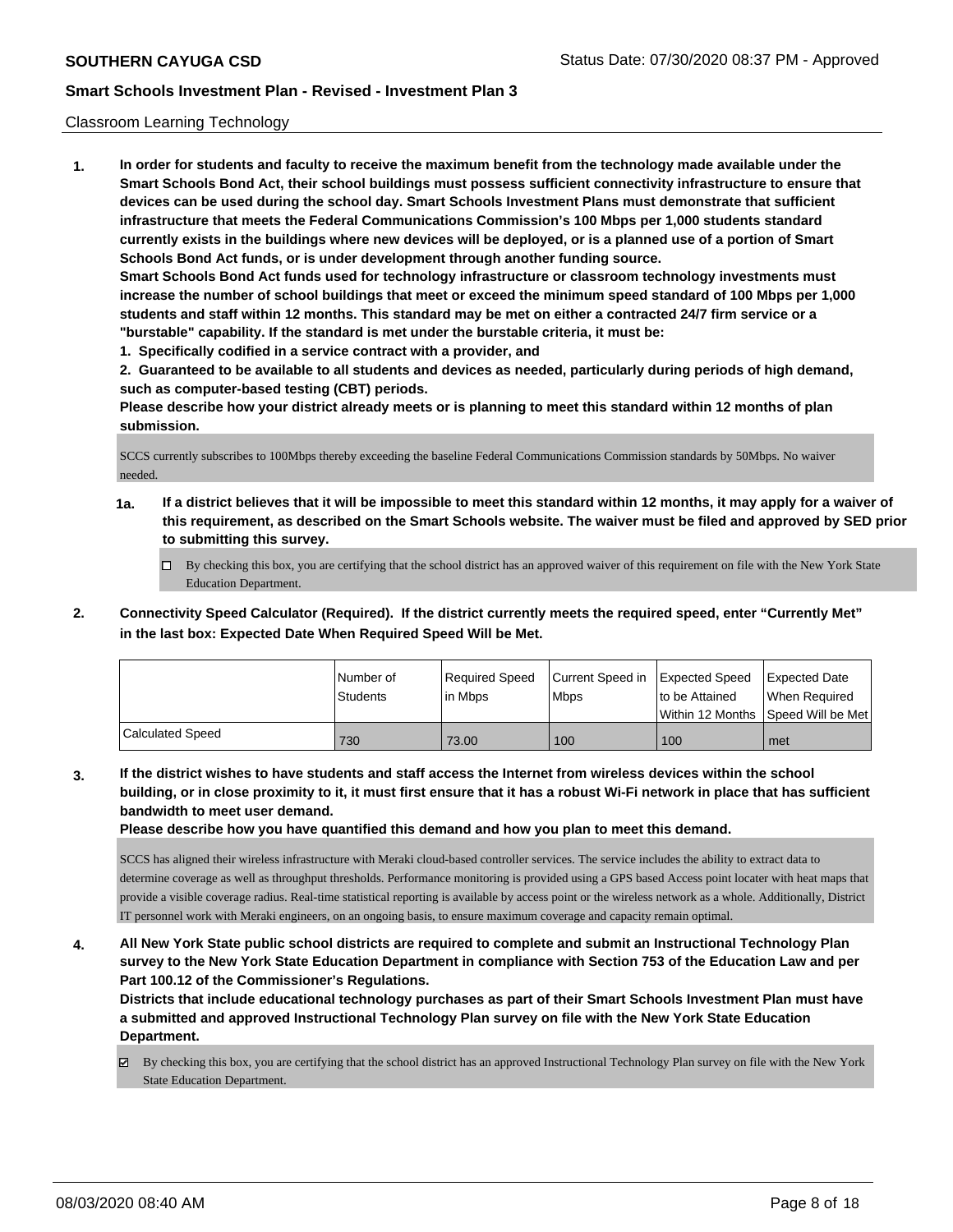### Classroom Learning Technology

**5. Describe the devices you intend to purchase and their compatibility with existing or planned platforms or systems. Specifically address the adequacy of each facility's electrical, HVAC and other infrastructure necessary to install and support the operation of the planned technology.**

SCCS is proposing the purchase of Interactive projectors (aka Interactive whiteboards) as part of a projector replacement project that is currently underway. The proposed projectors are the same projectors used today as part of the SCCS technology refresh plan.

Google for Education infrastructure has been operational since the beginning of school year 2015-16. The purchase of replacement Chromebooks will immediately integrate with existing Google Suite (G Suite) platform initiatives.

#### **SCCS Clarification**

 The Southern Cayuga Central School District has taken proactive steps to bolster the available power within the District power grid. Increased capacity for load has been achieved through internal lighting upgrades as well as the addition of renewable energy sources. More specifically District lighting has been replaced with energy efficient LED lighting. Solar panels have been installed that produce ~8.5 Kilowatts of power during peak generation that is fed directly to the District power grid. The lighting upgrades alone more than cover the necessary power to accommodate additional chromebooks in every classroom.

The chromebooks are HP Chromebook G5's with 4GB of DDR3L-1600 SDRAM and 16GB of onboard eMMC2 storage or newer G6 model when available.

All other devices are accessories for charging both the chromebooks and iPads. The Epson 695Wi is the Brightlink series that offers interaction with four touchpoints, projects video, works with Apple TV, and supports WiDi connections from Teacher laptops.

### **6. Describe how the proposed technology purchases will:**

- **> enhance differentiated instruction;**
- **> expand student learning inside and outside the classroom;**
- **> benefit students with disabilities and English language learners; and**
- **> contribute to the reduction of other learning gaps that have been identified within the district.**

**The expectation is that districts will place a priority on addressing the needs of students who struggle to succeed in a rigorous curriculum. Responses in this section should specifically address this concern and align with the district's Instructional Technology Plan (in particular Question 2 of E. Curriculum and Instruction: "Does the district's instructional technology plan address the needs of students with disabilities to ensure equitable access to instruction, materials and assessments?" and Question 3 of the same section: "Does the district's instructional technology plan address the provision of assistive technology specifically for students with disabilities to ensure access to and participation in the general curriculum?")**

**In addition, describe how the district ensures equitable access to instruction, materials and assessments and participation in the general curriculum for both SWD and English Language Learners/Multilingual Learners (ELL/MLL) students.**

Chromebooks have a number of accessibility features built in to the Chrome OS to benefit students with disabilities and ENL students. These tools allow for a number of tactile options as well as auditory enhancements (text to speech, text read, text translation, text magnifier) to accommodate students with disabilities and those that are English language learners.

A Chromebook environment, coupled with an interactive surface, allows teachers to monitor the group as a whole when required while allowing individual groups to fulfill curriculum directives on their own. This approach promotes independent and group learning simultaneously. The benefits of 1:1 initiatives in the district have yielded immediate results. Inside the classroom, students are provided with a Chromebook laptop to carry out curriculum tasks disseminated by their instructor electronically. Oftentimes students are immediately engaged in that days objective with minimal instructor direction. The teacher is able to maximize his or her time developing lessons, challenges, and homework assignments available anytime/anywhere in the Google cloud.

In the second phase of the district, 1:1 initiative students will be allowed to bring a Chromebook home to continue their studies and homework assignments. Chromebooks contain onboard storage that allows students to reach their objectives in the absence of broadband connectivity. District technical personnel are currently evaluating the ability to utilize Bluetooth microphones, along with Google translate, to provide language learners with real-time language conversion as the teacher is speaking.

By leveraging, a number of monitoring tools that work in conjunction with Google for Education the teacher has the ability to access any number of live dashboard streams that provide information related to activities for any individual student. As the teacher moves through a daily learning plan, they are provided with statistics to determine which students, if any, are struggling with a particular concept. This information is gathered through group monitoring tools along with snapshot quizzes to ensure all students have an understanding of the topic at hand. These tools also allow for anonymous communication between student and teacher providing a conduit to ask questions otherwise unspoken.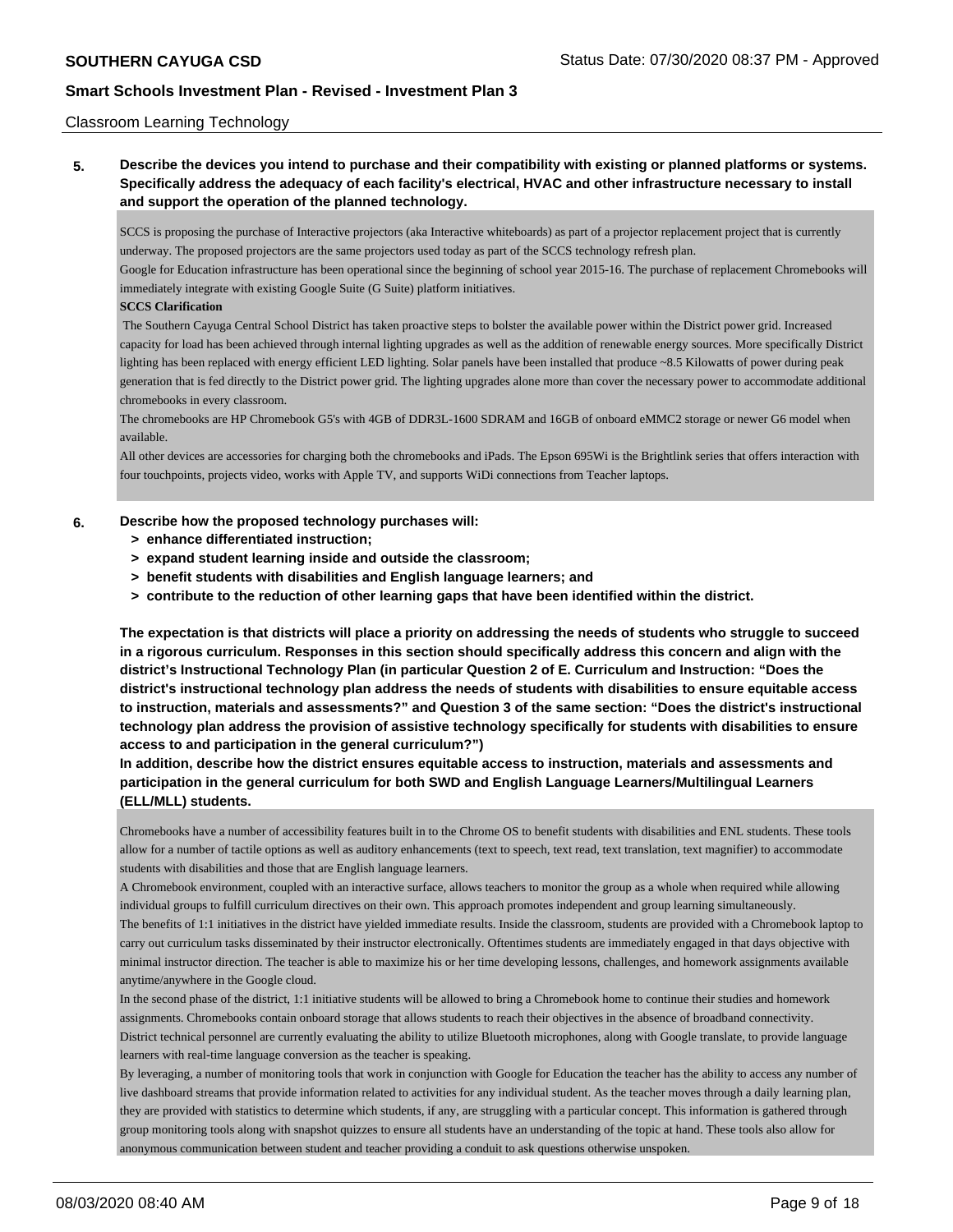#### Classroom Learning Technology

# **7. Where appropriate, describe how the proposed technology purchases will enhance ongoing communication with parents and other stakeholders and help the district facilitate technology-based regional partnerships, including distance learning and other efforts.**

The technology roadmap for SCCS leverages technology that facilitates an all-inclusive environment that includes anyone with a vested interest. Teachers, students, parents, administrators, and other district stakeholders benefit from digitized content previously distributed manually. While the foundation for this technology is currently in place, this phase of the Smart Schools Investment Plan provides access to a greater number of students and classrooms. Parents have a pathway to gain access to their students lessons on the very day that lesson is delivered. Teachers have the ability to communicate with parents through classroom technology via e-mail as well as a number of parent portals. SCCS has transitioned away from legacy student management systems in favor of feature-rich portals provided by SchoolTool. Additionally, parents are provided access to their students Google classroom account to review homework and review teacher comments where applicable. (Applies to Teachers using Google Classroom or equivalent)

Interactive projection systems proposed in the Instructional Technology Plan have the inherent ability to record a class, provide distance learning, and multicast to multiple classrooms or the entire school. The technology lends itself to regional district partnerships providing aggregate resources to streamline the delivery of education to any or all instructional spaces.

### **8. Describe the district's plan to provide professional development to ensure that administrators, teachers and staff can employ the technology purchased to enhance instruction successfully.**

**Note: This response should be aligned and expanded upon in accordance with your district's response to Question 1 of F. Professional Development of your Instructional Technology Plan: "Please provide a summary of professional development offered to teachers and staff, for the time period covered by this plan, to support technology to enhance teaching and learning. Please include topics, audience and method of delivery within your summary."**

SCCS recognizes the importance of Professional Development. Furthermore, the implementation of technology must go hand in hand with Professional Development. With that, SCCS has redirected a full-time resource to assist teachers and students K-12 with technology integration. This technology integrator is tasked with a number of roles with a primary focus on the available technology in the classroom. The district will provide the following delivery model based on the direction of technology and the path the district has adopted in conjunction with the district s technology roadmap.

- 1. Classroom specific technology workshops presented by the technology integrator (Or other technical resources) during conference days, faculty meetings, afterschool, and summer.
- 2. Customized In Classroom training to streamline the use of technology with a close tie to curriculum objectives (Offered to K-12 faculty throughout the year) (Targeted scheduling for K-12 staff)
- 3. Online vendor training videos related to corresponding technology present in the classroom. (Available at all times to K-12 faculty)
- 4. Training in the form of in-house created videos for specific topics available through a teacher portal(Used to train or as an ad-hoc reteach)

Specific training initiatives in conjunction with technology implementation. Available training, based on todays technology, includes the following:

- 1. Google Classroom
- 2. Google Drive
- 3. Google Docs, Sheets, and Slides
- 4. Chromebook classroom management
- 5. Robotics and STEM related training
- 6. Epson 695wi connectivity training for WiDi, Lan, HDMI, VGA, and Apple TV where applicable
- 7. Epson 695wi interactive features and broadcasting options
- 8. iPad training where needed
- **9. Districts must contact one of the SUNY/CUNY teacher preparation programs listed on the document on the left side of the page that supplies the largest number of the district's new teachers to request advice on innovative uses and best practices at the intersection of pedagogy and educational technology.**
	- $\boxtimes$  By checking this box, you certify that you have contacted the SUNY/CUNY teacher preparation program that supplies the largest number of your new teachers to request advice on these issues.

#### **9a. Please enter the name of the SUNY or CUNY Institution that you contacted.**

SUNY Cortland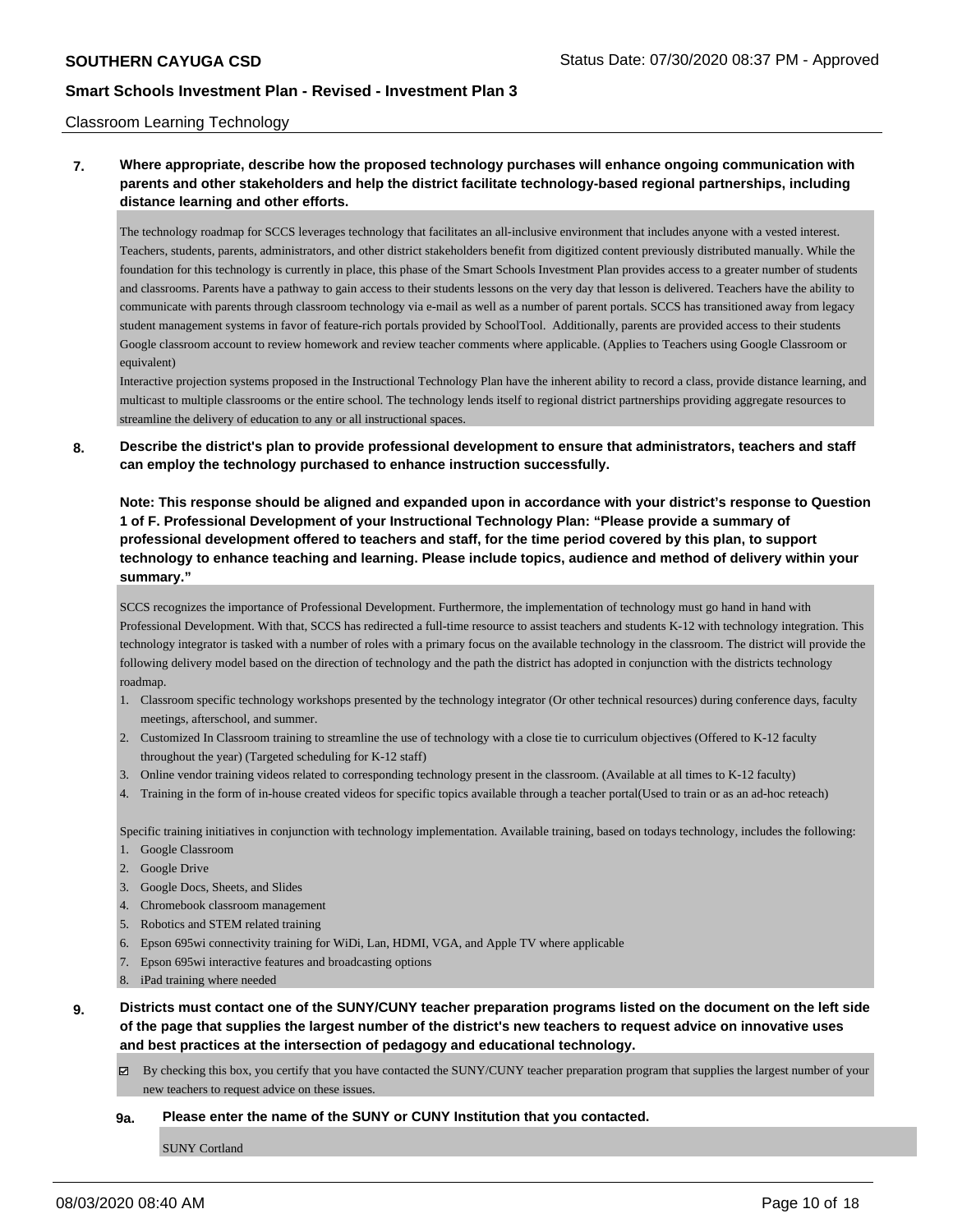Classroom Learning Technology

**9b. Enter the primary Institution phone number.**

607 753-5449

**9c. Enter the name of the contact person with whom you consulted and/or will be collaborating with on innovative uses of technology and best practices.**

Chris Widdall

**10. To ensure the sustainability of technology purchases made with Smart Schools funds, districts must demonstrate a long-term plan to maintain and replace technology purchases supported by Smart Schools Bond Act funds. This sustainability plan shall demonstrate a district's capacity to support recurring costs of use that are ineligible for Smart Schools Bond Act funding such as device maintenance, technical support, Internet and wireless fees, maintenance of hotspots, staff professional development, building maintenance and the replacement of incidental items. Further, such a sustainability plan shall include a long-term plan for the replacement of purchased devices and equipment at the end of their useful life with other funding sources.**

By checking this box, you certify that the district has a sustainability plan as described above.

**11. Districts must ensure that devices purchased with Smart Schools Bond funds will be distributed, prepared for use, maintained and supported appropriately. Districts must maintain detailed device inventories in accordance with generally accepted accounting principles.**

By checking this box, you certify that the district has a distribution and inventory management plan and system in place.

**12. Please detail the type, quantity, per unit cost and total cost of the eligible items under each sub-category.**

| Select the allowable expenditure | Iltem to be Purchased | Quantity | Cost per Item | <b>Total Cost</b> |
|----------------------------------|-----------------------|----------|---------------|-------------------|
| type.                            |                       |          |               |                   |
| Repeat to add another item under |                       |          |               |                   |
| each type.                       |                       |          |               |                   |
| <b>Other Costs</b>               | Epson 695wi           | 5        | 2,290.00      | 11,450.00         |
| <b>Other Costs</b>               | <b>Headphones</b>     | 150      | 25.00         | 3,750.00          |
| <b>Laptop Computers</b>          | Chromebooks           | 225      | 400.00        | 90,000.00         |
|                                  |                       | 380      | 2,715.00      | 105,200           |

### **13. Final 2014-15 BEDS Enrollment to calculate Nonpublic Sharing Requirement (no changes allowed.)**

|            | l Public Enrollment | Nonpublic Enrollment | <b>Total Enrollment</b> | Nonpublic<br>Percentage |
|------------|---------------------|----------------------|-------------------------|-------------------------|
| Enrollment | 638                 | 20                   | 658.00                  | 3.04                    |

### **14. If you are submitting an allocation for Classroom Learning Technology complete this table.**

|                          | Public School Sub-Allocation | <b>Estimated Nonpublic Loan</b><br>Amount<br>(Based on Percentage Above) | <b>Estimated Total Public and</b><br>Nonpublic Sub-Allocation |
|--------------------------|------------------------------|--------------------------------------------------------------------------|---------------------------------------------------------------|
| Interactive Whiteboards  | (No Response)                | 0.00                                                                     | 0.00                                                          |
| <b>Computer Servers</b>  | (No Response)                | 0.00                                                                     | 0.00                                                          |
| <b>Desktop Computers</b> | (No Response)                | 0.00                                                                     | 0.00                                                          |
| <b>Laptop Computers</b>  | 90,000.00                    | 0.00                                                                     | 90,000.00                                                     |
| <b>Tablet Computers</b>  | (No Response)                | 0.00                                                                     | 0.00                                                          |
| <b>Other Costs</b>       | 15,200.00                    | 0.00                                                                     | 15.200.00                                                     |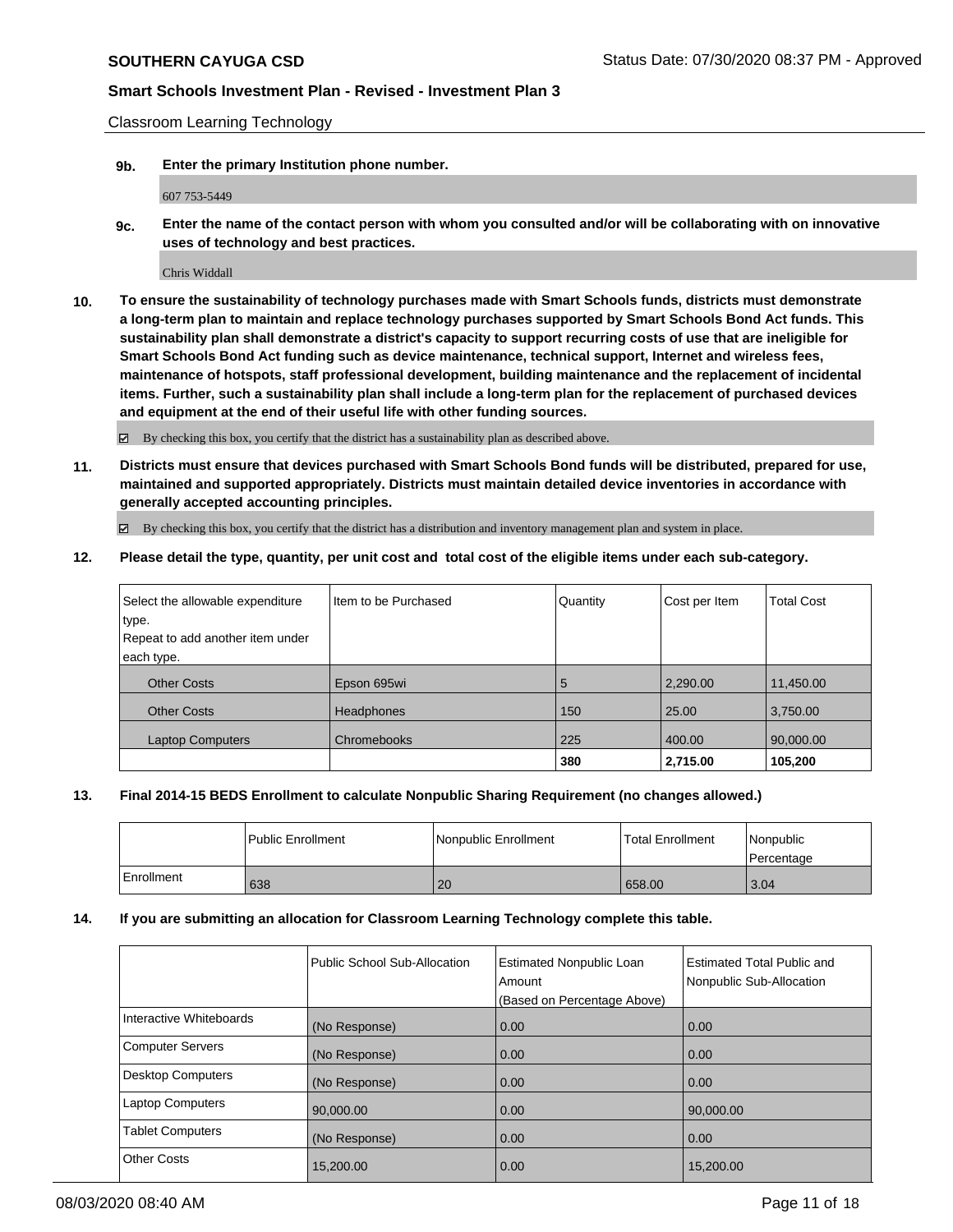Classroom Learning Technology

|         | Public School Sub-Allocation | Estimated Nonpublic Loan<br>l Amount<br>(Based on Percentage Above) | Estimated Total Public and<br>Nonpublic Sub-Allocation |
|---------|------------------------------|---------------------------------------------------------------------|--------------------------------------------------------|
| Totals: | 105,200.00                   | -0                                                                  | 105.200                                                |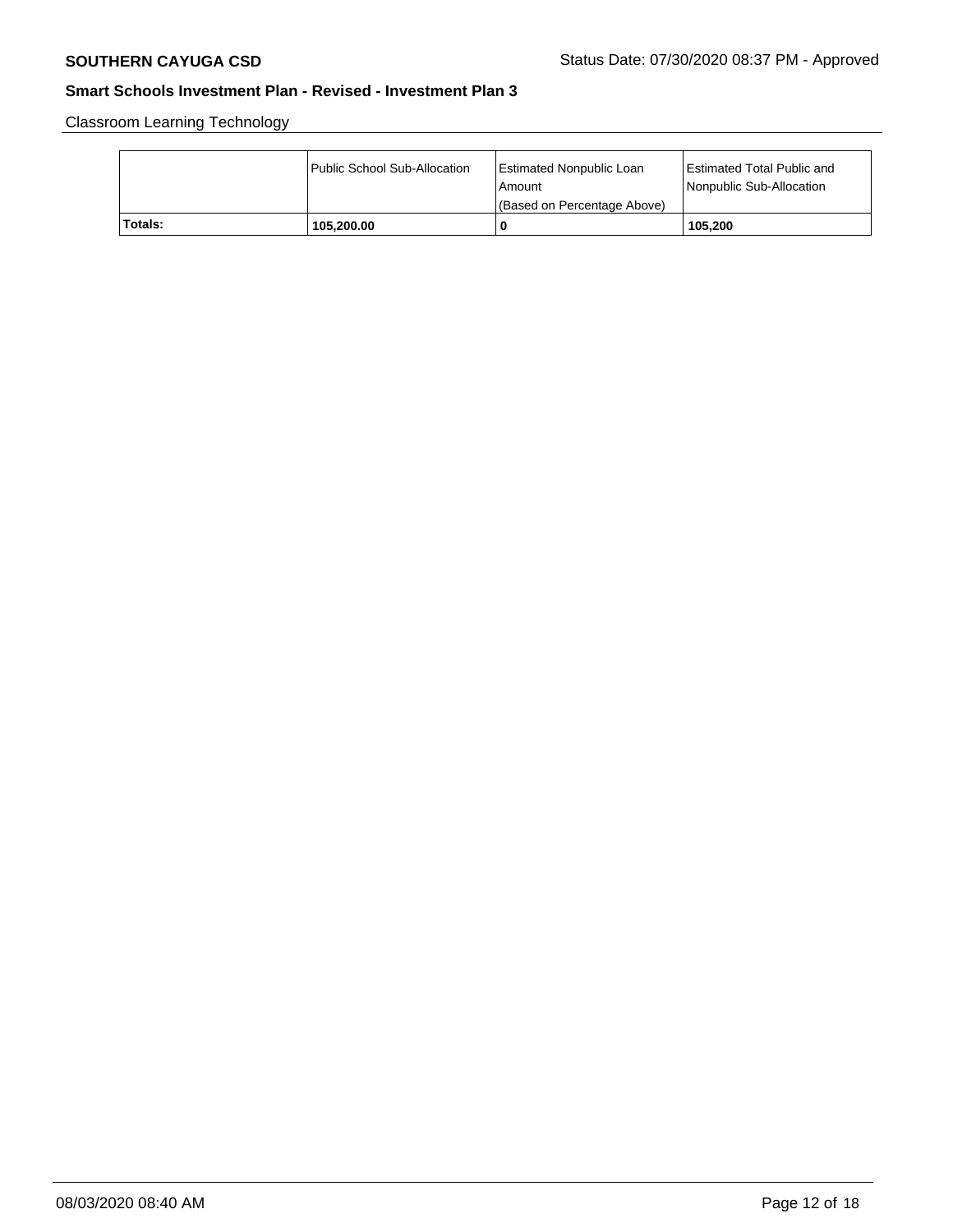#### Pre-Kindergarten Classrooms

**1. Provide information regarding how and where the district is currently serving pre-kindergarten students and justify the need for additional space with enrollment projections over 3 years.**

(No Response)

- **2. Describe the district's plan to construct, enhance or modernize education facilities to accommodate prekindergarten programs. Such plans must include:**
	- **Specific descriptions of what the district intends to do to each space;**
	- **An affirmation that new pre-kindergarten classrooms will contain a minimum of 900 square feet per classroom;**
	- **The number of classrooms involved;**
	- **The approximate construction costs per classroom; and**
	- **Confirmation that the space is district-owned or has a long-term lease that exceeds the probable useful life of the improvements.**

(No Response)

**3. Smart Schools Bond Act funds may only be used for capital construction costs. Describe the type and amount of additional funds that will be required to support ineligible ongoing costs (e.g. instruction, supplies) associated with any additional pre-kindergarten classrooms that the district plans to add.**

(No Response)

**4. All plans and specifications for the erection, repair, enlargement or remodeling of school buildings in any public school district in the State must be reviewed and approved by the Commissioner. Districts that plan capital projects using their Smart Schools Bond Act funds will undergo a Preliminary Review Process by the Office of Facilities Planning.**

**Please indicate on a separate row each project number given to you by the Office of Facilities Planning.**

| Project Number |  |
|----------------|--|
| (No Response)  |  |
|                |  |

**5. Please detail the type, quantity, per unit cost and total cost of the eligible items under each sub-category.**

| Select the allowable expenditure | Item to be purchased | Quantity      | Cost per Item | <b>Total Cost</b> |
|----------------------------------|----------------------|---------------|---------------|-------------------|
| type.                            |                      |               |               |                   |
| Repeat to add another item under |                      |               |               |                   |
| each type.                       |                      |               |               |                   |
| (No Response)                    | (No Response)        | (No Response) | (No Response) | 0.00              |
|                                  |                      | U             | 0.00          |                   |

**6. If you have made an allocation for Pre-Kindergarten Classrooms, complete this table. Note that the calculated Total at the bottom of the table must equal the Total allocation for this category that you entered in the SSIP Overview overall budget.**

|                                          | Sub-Allocation |
|------------------------------------------|----------------|
| Construct Pre-K Classrooms               | (No Response)  |
| Enhance/Modernize Educational Facilities | (No Response)  |
| <b>Other Costs</b>                       | (No Response)  |
| Totals:                                  | 0.00           |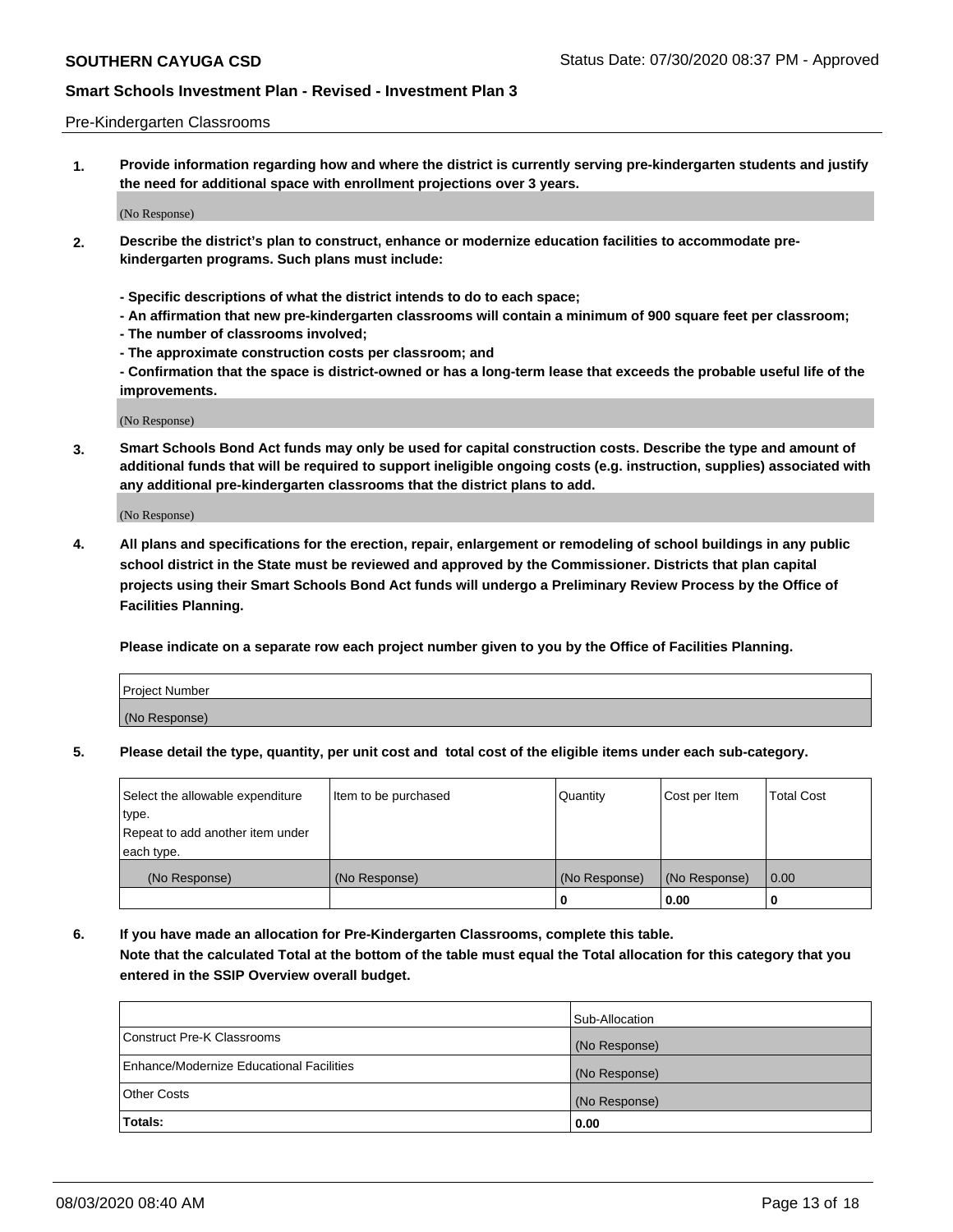Replace Transportable Classrooms

**1. Describe the district's plan to construct, enhance or modernize education facilities to provide high-quality instructional space by replacing transportable classrooms.**

(No Response)

**2. All plans and specifications for the erection, repair, enlargement or remodeling of school buildings in any public school district in the State must be reviewed and approved by the Commissioner. Districts that plan capital projects using their Smart Schools Bond Act funds will undergo a Preliminary Review Process by the Office of Facilities Planning.**

**Please indicate on a separate row each project number given to you by the Office of Facilities Planning.**

| Project Number |  |
|----------------|--|
|                |  |
|                |  |
|                |  |
| (No Response)  |  |
|                |  |
|                |  |

**3. For large projects that seek to blend Smart Schools Bond Act dollars with other funds, please note that Smart Schools Bond Act funds can be allocated on a pro rata basis depending on the number of new classrooms built that directly replace transportable classroom units.**

**If a district seeks to blend Smart Schools Bond Act dollars with other funds describe below what other funds are being used and what portion of the money will be Smart Schools Bond Act funds.**

(No Response)

**4. Please detail the type, quantity, per unit cost and total cost of the eligible items under each sub-category.**

| Select the allowable expenditure           | Item to be purchased | Quantity      | Cost per Item | <b>Total Cost</b> |
|--------------------------------------------|----------------------|---------------|---------------|-------------------|
| ∣type.<br>Repeat to add another item under |                      |               |               |                   |
| each type.                                 |                      |               |               |                   |
| (No Response)                              | (No Response)        | (No Response) | (No Response) | 0.00              |
|                                            |                      | 0             | 0.00          |                   |

**5. If you have made an allocation for Replace Transportable Classrooms, complete this table. Note that the calculated Total at the bottom of the table must equal the Total allocation for this category that you entered in the SSIP Overview overall budget.**

|                                                | Sub-Allocation |
|------------------------------------------------|----------------|
| Construct New Instructional Space              | (No Response)  |
| Enhance/Modernize Existing Instructional Space | (No Response)  |
| Other Costs                                    | (No Response)  |
| Totals:                                        | 0.00           |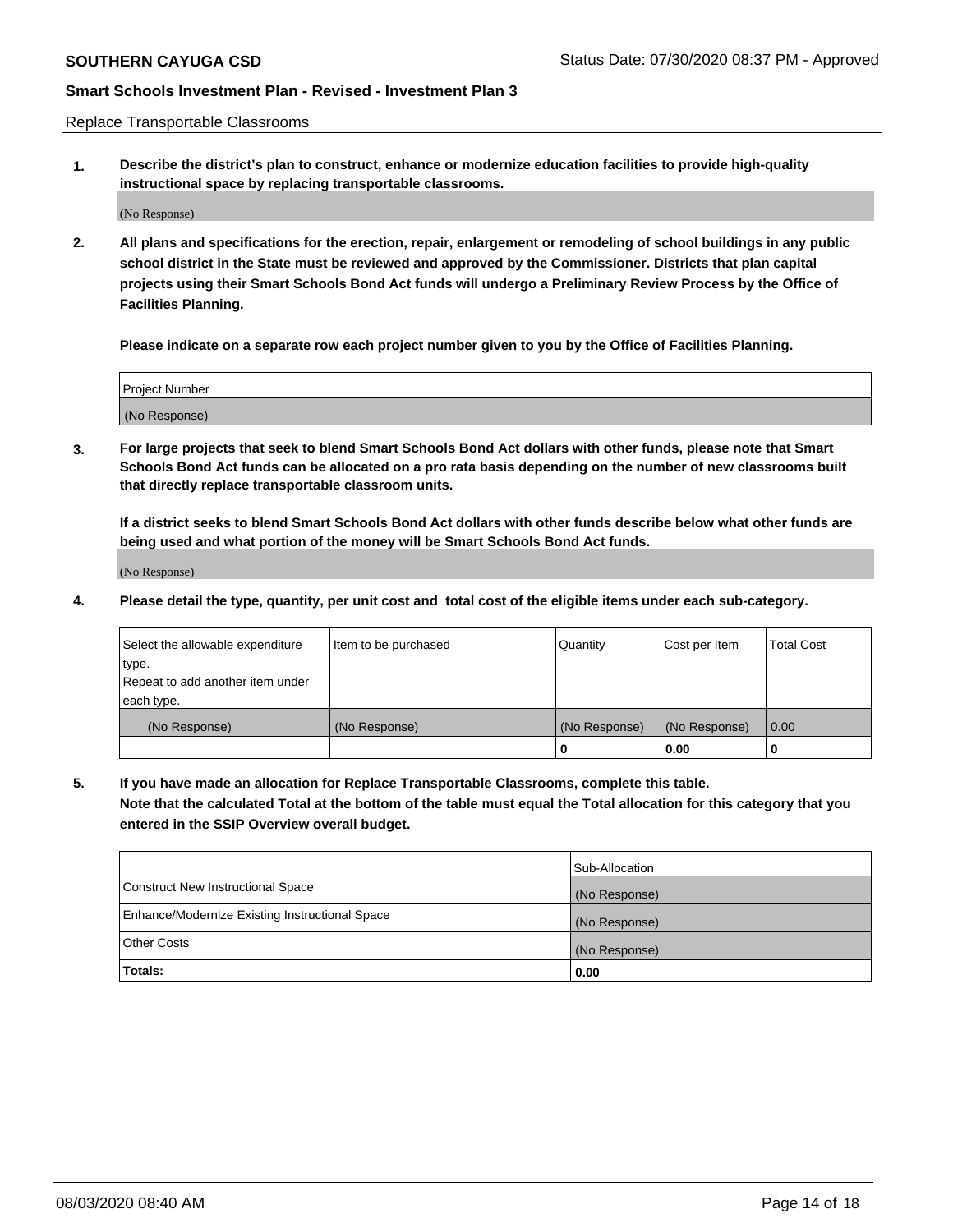High-Tech Security Features

**1. Describe how you intend to use Smart Schools Bond Act funds to install high-tech security features in school buildings and on school campuses.**

Increase number of existing cameras and install a second DVR server.

**2. All plans and specifications for the erection, repair, enlargement or remodeling of school buildings in any public school district in the State must be reviewed and approved by the Commissioner. Smart Schools plans with any expenditures in the High-Tech Security category require a project number from the Office of Facilities Planning. Districts must submit an SSBA LOI and receive project numbers prior to submitting the SSIP. As indicated on the LOI, some projects may be eligible for a streamlined review and will not require a building permit. Please indicate on a separate row each project number given to you by the Office of Facilities Planning.**

| <b>Project Number</b> |  |
|-----------------------|--|
| 050701040-007-BA2     |  |

- **3. Was your project deemed eligible for streamlined Review?**
	- Yes

 $\square$  No

**3a. Districts with streamlined projects must certify that they have reviewed all installations with their licensed architect or engineer of record, and provide that person's name and license number. The licensed professional must review the products and proposed method of installation prior to implementation and review the work during and after completion in order to affirm that the work was code-compliant, if requested.**

By checking this box, you certify that the district has reviewed all installations with a licensed architect or engineer of record.

**4. Include the name and license number of the architect or engineer of record.**

| Name           | License Number |
|----------------|----------------|
| Jason Benedict | 312111         |

**5. Please detail the type, quantity, per unit cost and total cost of the eligible items under each sub-category.**

| Select the allowable expenditure  | Item to be purchased | Quantity | Cost per Item | <b>Total Cost</b> |
|-----------------------------------|----------------------|----------|---------------|-------------------|
| type.                             |                      |          |               |                   |
| Repeat to add another item under  |                      |          |               |                   |
| each type.                        |                      |          |               |                   |
| <b>Electronic Security System</b> | <b>DVR Server</b>    |          | 35,000.00     | 35,000.00         |
| <b>Electronic Security System</b> | <b>IP Cameras</b>    | 20       | 1,800.00      | 36,000.00         |
|                                   |                      | 21       | 36,800.00     | 71,000            |

**6. If you have made an allocation for High-Tech Security Features, complete this table. Enter each Sub-category Public Allocation based on the the expenditures listed in Table #5.**

|                                                      | Sub-Allocation |
|------------------------------------------------------|----------------|
| Capital-Intensive Security Project (Standard Review) | (No Response)  |
| <b>Electronic Security System</b>                    | 71,000.00      |
| <b>Entry Control System</b>                          | (No Response)  |
| Approved Door Hardening Project                      | (No Response)  |
| <b>Other Costs</b>                                   | (No Response)  |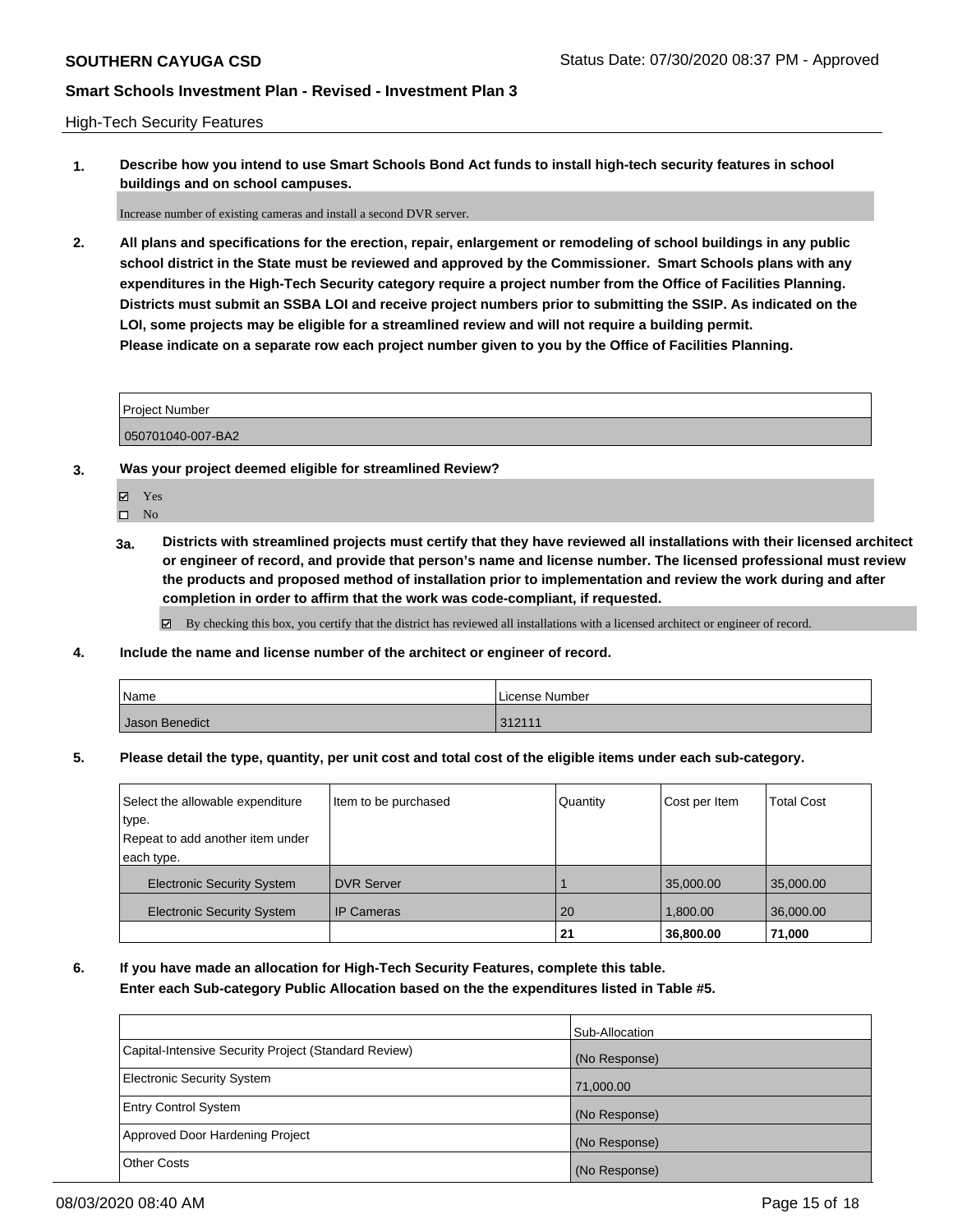High-Tech Security Features

| Totals:<br>71.000.00 |  |
|----------------------|--|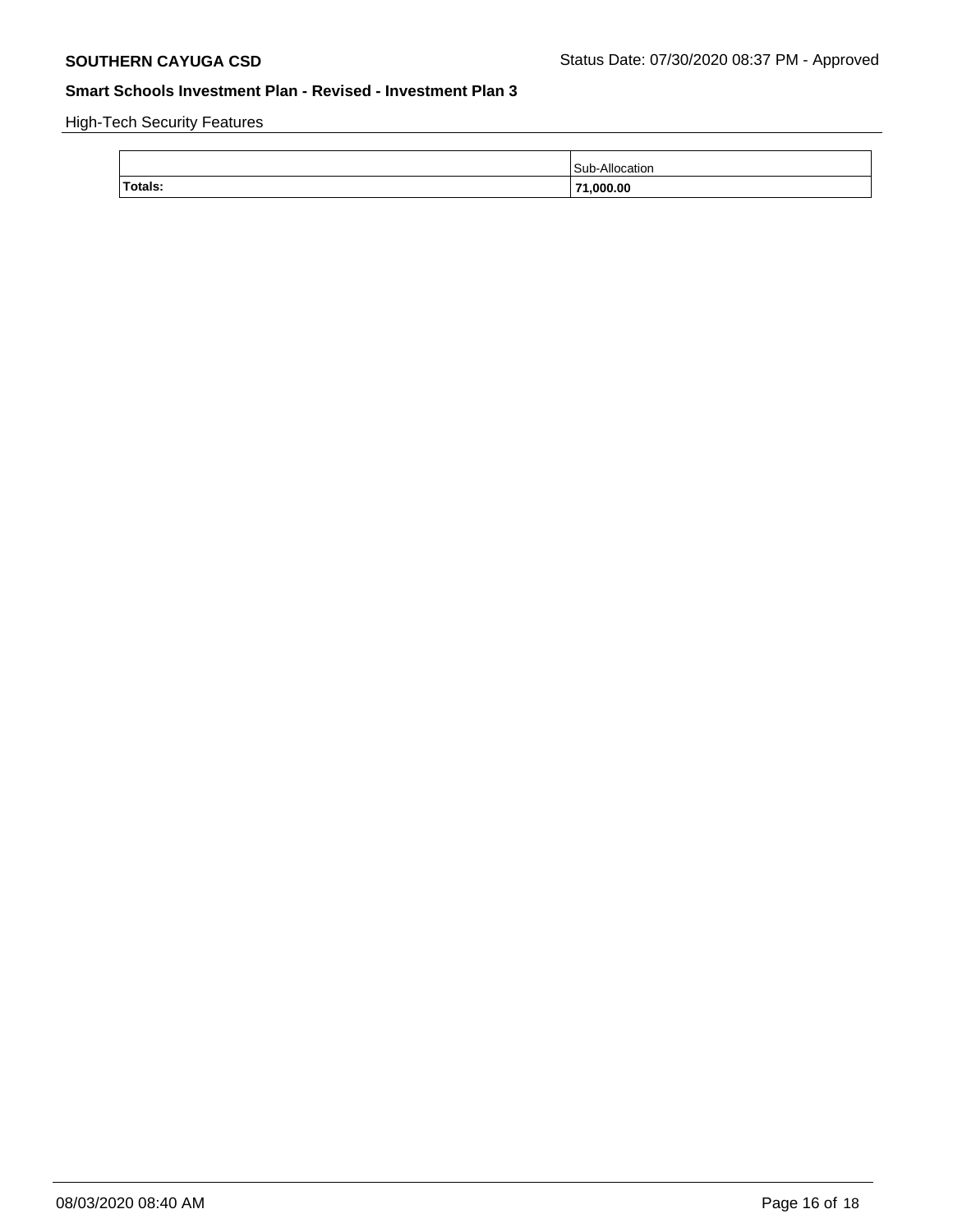Non-Public Schools

**1. Describe your plan to utilize SSBA funds to purchase devices and loan to the nonpublic schools within your district. Please specify what devices have been requested by the nonpublic schools. If the nonpublic schools have not finalized requests, the district should provide the date nonpublic schools will submit the request by.**

The initial investment plan (#1) included chromebooks, document camera, and an interactive projector system. Those items were distributed to the private school last year. The non-public schools have reached their \$250 / per pupil maximum.

**2. A final Smart Schools Investment Plan cannot be approved until school authorities have adopted regulations specifying the date by which requests from nonpublic schools for the purchase and loan of Smart Schools Bond Act classroom technology must be received by the district.**

 $\Box$  By checking this box, you certify that you have such a plan and associated regulations in place that have been made public.

**2a. Please enter the date each year nonpublic schools must request loanable items from the school district. This date cannot be earlier than June 1 of the previous school year.**

June 3

#### **3. Final 2014-15 BEDS Enrollment to calculate Nonpublic Sharing Requirement (no changes allowed.)**

|            | Public Enrollment | Nonpublic Enrollment | 'Total Enrollment | I Nonpublic Percentage |
|------------|-------------------|----------------------|-------------------|------------------------|
| Enrollment | 638               | 20                   | 658.00            | 3.04                   |

### **4. Nonpublic Loan Calculator**

|                                                          | Loanable     | Loanable   | Additional       | Estimated | Previously | l Cumulative | <b>Final Per</b> | <b>Final Total</b> |
|----------------------------------------------------------|--------------|------------|------------------|-----------|------------|--------------|------------------|--------------------|
|                                                          | School       | Classroom  | Nonpublic        | Per Pupil | Approved   | Per Pupil    | Pupil Loan       | ⊺Loan              |
|                                                          | Connectivity | Technology | Loan             | Amount -  | Per Pupil  | Loan         | Amount -         | Amount -           |
|                                                          |              |            | (Optional)       | This Plan | Amount(s)  | Amount       | This Plan        | This Plan          |
| <b>Required Nonpublic</b><br>Loan                        | 0.00         | 105.200.00 |                  | 164.89    | 250.00     | 250.00       | 0.00             | 0.00               |
| Final Adjusted Loan<br>I - (If additional loan<br>funds) | 0.00         | 105,200.00 | (No<br>Response) | 164.89    | 250.00     | 250.00       | 0.00             | 0.00               |

#### **5. Nonpublic Share**

|                                          | Final Per Pupil Amount | l Final Nonpublic Loan Amount |
|------------------------------------------|------------------------|-------------------------------|
| Pending and Previously<br>Approved Plans | 250.00                 | 5,000.00                      |
| <sup>1</sup> This Plan                   | 0.00                   | 0.00                          |
| Total                                    | 250.00                 | 5,000.00                      |

#### **6. Distribution of Nonpublic Loan Amount by School**

| <b>Nonpublic School Name</b>         | 12018-19 K-12 Enrollment | Special Ed School? If Yes, not eligible |
|--------------------------------------|--------------------------|-----------------------------------------|
| <b>I PEACHTOWN ELEMENTARY SCHOOL</b> |                          | N0                                      |

#### **7. Please detail the type, quantity and per unit cost of the eligible items under each sub-category.**

| Select the allowable expenditure<br>type.<br>Repeat to add another item under<br>each type. | Items to be purchased | Quantity      | Cost Per Item | <b>Total Cost</b> |
|---------------------------------------------------------------------------------------------|-----------------------|---------------|---------------|-------------------|
| (No Response)                                                                               | (No Response)         | (No Response) | (No Response) | 0.00              |